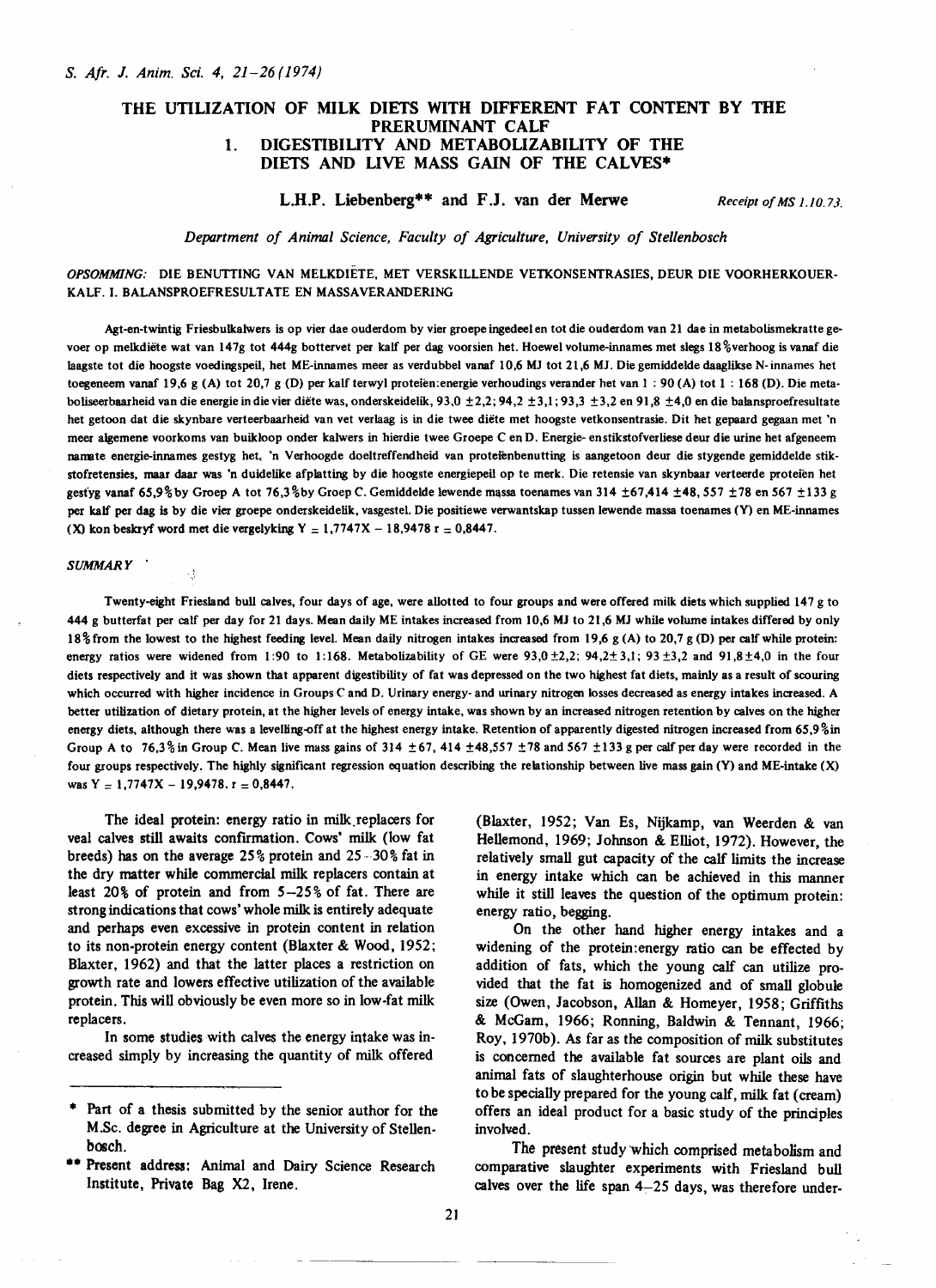taken to investigate the effects of the addition of milk fat to whole milk, on the utilization of energy and protein.

## Procedure

Twenty-eight Friesland bull calves were randomly allotted to four dietary treatments (A, B, C and D) while a fifth group of eight calves(S), representative of the range in body mass at birth of the trial groups, were slaughtered as an initial control. After they were removed from their darns at not less than 24 and not more than 48 hr after birth, each calf received a standard antibiotic treatment and 3,5 kg whole milk (to equalize gut fill before masswas recorded) on the third day of life. On the morning of the fourth day calves of the S-groups were slaughtered while those allotted to the trial groups were transferred to individual metabolism cages, where they remained until slaughter on their 25th day of life. Water intake wasrestricted to 2,5 *I* offered in the afternoon, during the 21 day experimental period. The calves were bucket-fed daily at 08h00 and received their individual milk rations in a single feed. Live mass was recorded on the morning of the fourth and again on the 25th day of life, subsequent to a fasting period of 24 hr.

The four milk diets comprised a cow's whole milk control and three experimental diets prepared by adding different quantities of cream to whole milk. Energy concentrations of milk and cream were regularly determined and the means came to 2,926 and 17,598 kJ/g fluid respectively. Energy was rationed on the basis of initial metabolic mass. Group A received 836 kJ GE/kgW0,73 per day as whole milk, while to this basic allowance 334, 669 and 1003 kJ GE/kgW<sup>0,73</sup> in the form of cream were added for Groups B, C and D respectively. All diets were sampled daily and seven-day bulk samples were analysed after being stored at 40C, without preservative, for not longer than 10 days.

The total faecal excretion was collected daily on a pre-weighed tinfoil sheet which was used as lining for an adjustable faeces collection-pan behind the calf. Preliminary drying took place at 65°C in a forced draught oven. Sevenday bulk samples were stored for analysis and dried to constant weight before grinding through a one millimetre screen in a C & N Laboratory mill, using dry ice (according to the method described by Hofmeyr, Kroon, van Rensburg & van der Merwe, 1972) where necessary, with highfat samples. Urine was collected in glass containers with HgCl-K2Cr2O7 as a preservative. Seven-day bulked samples of a 2% daily aliquot, were stored at  $-40C$  for analysis.

Milk· and urine samples were freeze-dried in bomb calorimeter crucibles, for dry matter and energy determinations. Because of the limited size (5 ml) of the crucibles and a low urine dry matter content, it was necessary to dry three quantities of each urine sample in the same crucible in order to obtain sufficient dry matter for combustion.

Energy content of samples was determined in an adiabatic bomb calorimeter (Gallenkamp & Co.). Nitrogen was determined by macro-kjeldahl procedure (for milk protein: N  $x$  6,38; otherwise: N  $x$  6,25) butterfat by the

standard Gerber Method and ether extract in faeces by diethyl-ether extraction in a Goldfisch apparatus.

## **Results and discussion**

# Composition of the diets

The composition of the four milk diets is given in Table 1.

The addition of butterfat resulted in a progressive increase in energy· and decrease in nitrogen (protein) concentration on a OM basis, The protein:energy ratio widened from 1: 90 to 1: 168 while protein energy as a percentage of gross energy decreased from 26 to 14 kJ/100 kJ. With the exception of two calves in Group D, which did not succeed in taking in their allotted rations, no difficulties with intake were encountered.

# Digestibility, metabolizability and nitrogen retention

No significant differences were found between the digestibilities obtained in the three consecutive seven-day collection periods within each treatment group. The mean digestibility values for the total collection period of 21 days were therefore used. These results are presented in Table 2.

Table 2 shows that, while volume of milk intake in· creased by only 18% from Group A to Group D, this resulted in a 105% increase in gross-energyand 103% in metabolizable energy intake. The mean values for the apparent digestibility of nitrogen and metabolizability of G.E. were similar for Groups A, B and C with little difference in the respective standard deviations. In the case of Group D these values were lower and more variable (larger standard deviation). The mean values for apparent digestibility of G.E. and fat were similar for Groups A and B with little difference in standard deviation. For Groups C and D these values were again lower and more variable.

Urinary energy losses decreased from Group A to Group 0 while urinary nitrogen losses decreased from Group A to Group C. This indicates an increase in efficiency of nitrogen utilization which is borne out by the mean values for nitrogen retention and percentage utilization of apparently digested nitrogen. It would appear that the increase in energy intake to a ratio of about 1 g protein: 150 kJ GE (Group C) resulted in a better utilization of available protein.

## The *effects of scouring on the digestibility of dietary components*

The high fat concentrations of the diets was probably the main reason for the occurrence of scouring. The incidence of diarrhoea was recorded and all the experimental calves were divided into two groups, namely those that were affected and those that did not show any signs of diarrhoea. Table 3 gives an indication of the incidence of scouring and its effects on the apparent digestibility of energy, nitrogen and fat.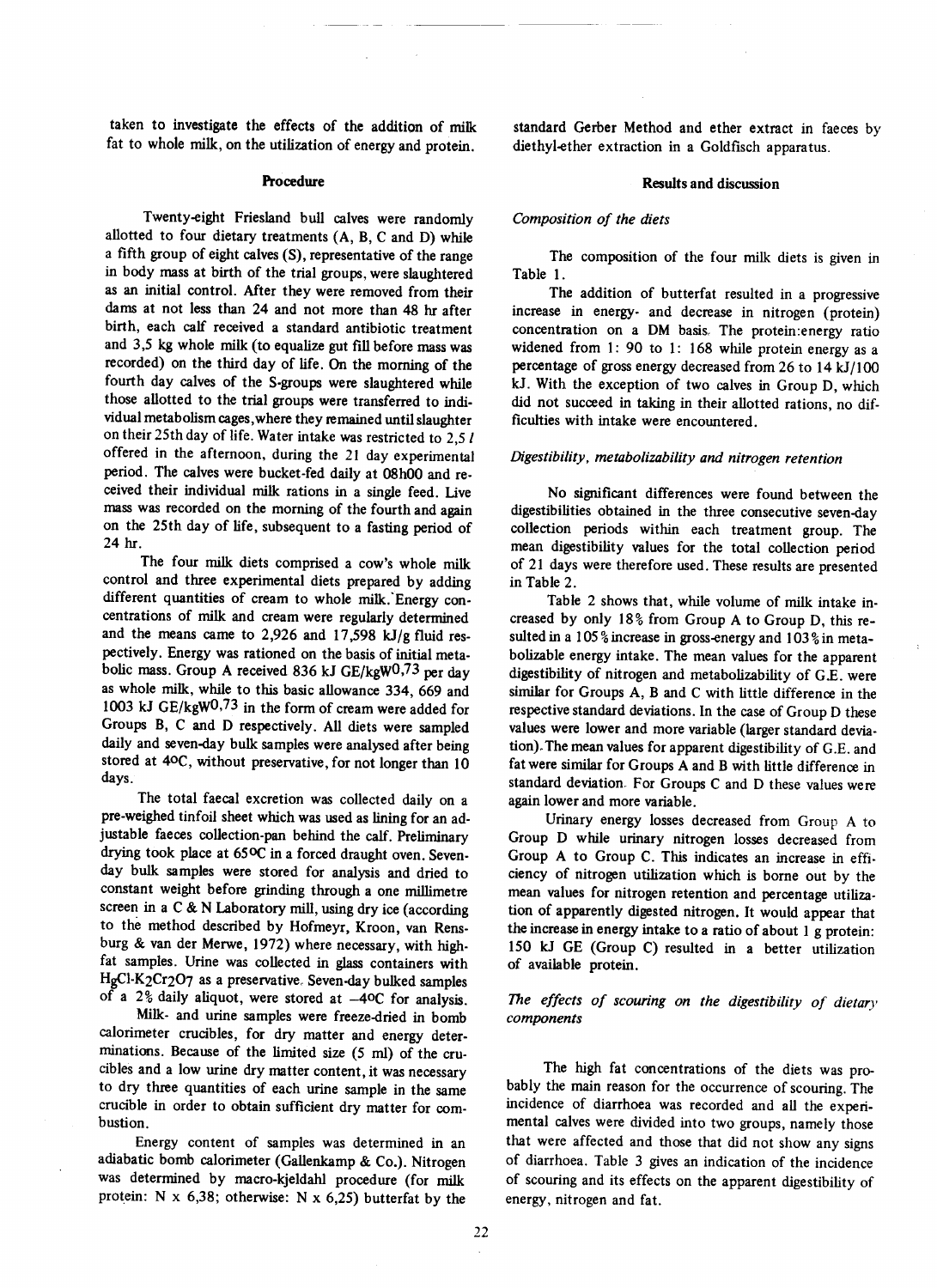## Table 1

| Diet                      |             | A                | $\, {\bf B}$     | $\mathbf c$      | D                |
|---------------------------|-------------|------------------|------------------|------------------|------------------|
| Diets as fed:             |             |                  |                  |                  |                  |
| Fat                       | (්)         | $3,95 \pm 0,08$  | $6,36 \pm 0,19$  | $8,40 \pm 0.26$  | $10.15 \pm 0.42$ |
| Nitrogen                  | (%)         | $0.53 \pm 0.02$  | $0.51 \pm 0.02$  | $0.51 \pm 0.02$  | $0,50 \pm 0.02$  |
| Gross energy              | (kJ/g)      | $3.06 \pm 0.092$ | $4.11 \pm 0.150$ | $4,76 \pm 0,124$ | $5,35 \pm 0,095$ |
| Dry matter                | (%)         | $13.09 \pm 0.20$ | $15.39 \pm 0.37$ | $17,04 \pm 0.26$ | $18.57 \pm 0.24$ |
| $Diers - dry matter$      |             |                  |                  |                  |                  |
| Fat                       | (%)         | 30,18            | 41,33            | 49,30            | 54,66            |
| Protein                   | $($ %)      | 25,84            | 21,12            | 18,69            | 17,16            |
| Gross energy              | (kJ/g)      | 23,40            | 26,70            | 27,91            | 28,79            |
| Protein: energy           | (g; k)      | 1:90             | 1:126            | 1:149            | 1:168            |
| Protein energy as % of GE | (kJ/100 kJ) | 26.35            | 18,87            | 15,98            | 14.22            |

# Dry matter, fat, protein ( $N \times 6,38$ ), gross energy and protein: energy ratios of the milk diets

## Table 2

Mean values for milk-, gross energy-, nitrogen- and fat intakes, faecal- and urinary energy- and nitrogen losses and apparent digestibility and metabolizability of gross energy

| Group                       |           | A              | B              | $\mathbf c$    | D              |
|-----------------------------|-----------|----------------|----------------|----------------|----------------|
| n                           |           | 7              | 7              | 7              | 7              |
| Days on experiment          |           | 21             | 21             | 21             | 21             |
| $W0,73$ at 4 days           | (kg)      | $13,0 \pm 0,8$ | $13,2 \pm 0,4$ | $13,0 \pm 1,2$ | $13,4 \pm 0,9$ |
| Total milk intake*          | (kg)      | 78,3           | 84,2           | 88,5           | 91,9           |
| Total G.E. intake           | (MJ)      | 240            | 346            | 421            | 492            |
| Faecal energy losses        | (MJ)      | 9,1            | 13.8           | 21,9           | 33,1           |
| D.E. intake                 | (MJ)      | 231            | 332            | 399            | 458            |
| App. dig. of G.E.           | (3)       | $96,2 \pm 2,2$ | $96,1 \pm 2,9$ | $94.7 \pm 3.1$ | $93,0 \pm 3,7$ |
| Urinary energy losses       | (MJ)      | 7.7            | 6,4            | 5,9            | 5,6            |
| Urinary energy as % of G.E. | (3)       | 2,4            | 1,8            | 1.4            | 1,1            |
| ME intake                   | (MJ)      | 223            | 326            | 393            | 453            |
| Metabolizability of G.E.**  | (5)       | $93.0 \pm 2.2$ | $94,2 \pm 3,1$ | $93,3 \pm 3,2$ | $91,8 \pm 4,0$ |
| Total Nitrogen intake       | $\bf (g)$ | 413            | 430            | 443            | 456            |
| Faecal nitrogen losses      | (g)       | 32             | 31             | 33             | 47             |
| App. dig. of nitrogen       | (2)       | $92,3 \pm 2,9$ | $92,8 \pm 2,4$ | $92,4 \pm 2,9$ | $89,3 \pm 4,3$ |
| Urinary nitrogen losses     | (g)       | 131            | 113            | 97             | 101            |
| Nitrogen retention          | (g)       | 250            | 286            | 313            | 308            |
| Utilization of A.D.N.***    | (3)       | 3092           | 5352           | 7436           | 9332           |
| Faecal fat losses           | (g)       | 72             | 162            | 331            | 531            |
| App. dig. of fat            | (0)       | $97,6 \pm 2,8$ | $97,0 \pm 3,3$ | $95,5 \pm 3,2$ | $94,0 + 3,7$   |

Total intakes of milk, gross energy, etc. per calf over 21 days;

 $\star\star$ The negligible methane production by the preruminant calf (Van Es et al., 1969) was ignored and metabolizability of G.E. was taken as the difference between apparently digested energy and urinary energy losses; a highly significant relationship (Y = 7,1622 + 94,7812X;  $F = 96.9$ ;  $r = 0.88$ ; Sy<sub>1</sub>x = ±7,28) was found between nitrogen concentration (x) in urine (g N/100 ml) and G.E.-content (Y) of urine (J/ml). A covariance analysis showed that the energy concentration of the diets had no significant effects on this relationship;  $***$  $A.D.N. = **apparently digested nitrogen.**$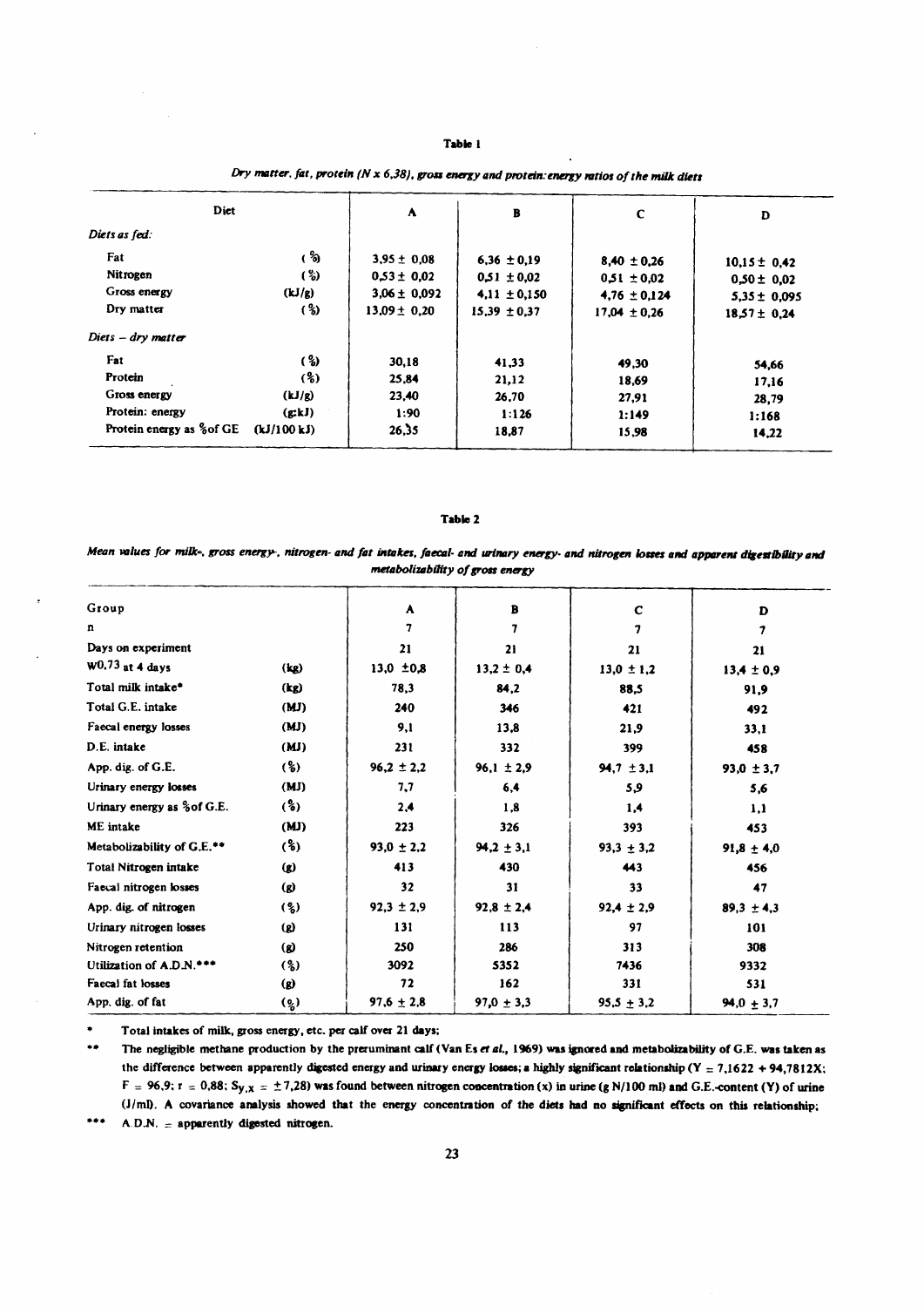#### Table 3

| Group<br>Calves         |                                         | A<br>7 |                          |             | B<br>7 |                          | $\mathbf c$  |             | D    |  |
|-------------------------|-----------------------------------------|--------|--------------------------|-------------|--------|--------------------------|--------------|-------------|------|--|
|                         | Total collection periods (days)         |        | 21                       |             | 21     | 7<br>21                  |              | 7<br>21     |      |  |
|                         |                                         |        |                          |             |        |                          |              |             |      |  |
|                         |                                         |        | Days without<br>scouring |             |        | Days with<br>scouring    |              |             |      |  |
| Group                   |                                         | A      | B                        | $\mathbf c$ | D      | A                        | $\mathbf{B}$ | $\mathbf C$ | D    |  |
| Collection period a     |                                         | 5      | 5                        | 3           | 3      | $\mathbf{2}$             | 2            | 4           | 5    |  |
|                         | b                                       | 6      | 5                        | 6           | 3      | $\mathbf{r}$             | 2            | 1           | 4    |  |
|                         | c                                       | 7      | 7                        | 6           | 4      | $\bf{0}$                 | 0            | 1           | 3    |  |
| Total                   |                                         | 18     | 17                       | 15          | 9      | $\overline{\mathbf{3}}$  | 4            | 6           | 12   |  |
|                         | App. digest. of Energy (%)              |        |                          |             |        |                          |              |             |      |  |
| Period                  | a                                       | 97.0   | 97.6                     | 97.8        | 97,0   | 85,2                     | 76,1         | 78.1        | 82.8 |  |
|                         | ь                                       | 97.5   | 97,9                     | 97,4        | 97.6   | 94,7                     | 94,2         | 92.0        | 88.3 |  |
|                         | c                                       | 97,2   | 98.0                     | 97.8        | 97.8   |                          |              | 97.9        | 94,0 |  |
| Mean                    |                                         | 97,4   | 97,8                     | 97.6        | 97,5   | 90.0                     | 85.2         | 89,3        | 88,4 |  |
|                         | App. digest. of Nitrogen $\binom{6}{6}$ |        |                          |             |        |                          |              |             |      |  |
| Period                  | a                                       | 93.1   | 93,7                     | 94.8        | 92,8   | 82,0                     | 76.8         | 78.1        | 75.4 |  |
|                         | ь                                       | 93,6   | 93,9                     | 94,2        | 94.2   | 91.5                     | 89.5         | 93,8        | 85,1 |  |
|                         | c                                       | 93,0   | 95,2                     | 94.6        | 94,6   |                          |              | 96.2        | 91.5 |  |
| Mean                    |                                         | 93,2   | 94,3                     | 94.5        | 93,9   | 87,8                     | 83.2         | 89,4        | 84,0 |  |
| App. digest. of Fat (%) |                                         |        |                          |             |        |                          |              |             |      |  |
| Period                  | a                                       | 98,7   | 99,1                     | 98.8        | 98,3   | 82,4                     | 73,2         | 78,8        | 84,6 |  |
|                         | ь                                       | 99,2   | 99,0                     | 98,4        | 98.7   | 95,8                     | 96,1         | 92,0        | 89,3 |  |
|                         | c                                       | 99,1   | 99,0                     | 98.9        | 98,6   | $\overline{\phantom{a}}$ |              | 98,4        | 95,0 |  |
| Mean                    |                                         | 99,0   | 99,0                     | 98,7        | 98.5   | 89.1                     | 84,7         | 89.7        | 89,6 |  |

Scouring in calves during three seven-day collection periods and the influence of diarrhoea on the digestibility of energy, nitrogen and fat

The data in Table 3 show rather conclusively that the incidence of scouring increased with an increase in fat concentration of the diet and that it occurred more frequently during the first seven days of the experimental period. The calves appeared to adapt to the high-fat diets during the second- and third week.

There is little doubt that the scouring had a nutritional origin. It is also clear that scouring had a considerable effect on the digestibility of the different milk diets. This is in accordance with the finding of other workers (Blaxter & Wood, 1951; 1953; Parrish, Bartley, Burris and McIntyre, 1953; Mylrea, 1966; Tagari & Roy, 1969). The scouring resulted in an increase in the quantity of faeces excreted as well as an increase in the fat content of the faeces. One calf from Group D, excreted faeces with a fat content of 58 per cent on a DM basis.

The mean apparent digestibility of energy, nitrogen and fat, for calves with no scouring were 97,6 ( $\pm$  0,36); 94,0 ( $\pm$  0,78) and 98,8 ( $\pm$  0,30) per cent respectively while the mean values for calves with scouring were 88,3  $(\pm 7,5)$ ; 86,1  $(\pm 7,5)$  and 88,6  $(\pm 8,5)$  respectively. The apparent digestibility of nitrogen found in this study compares favourably with the 93,8% determined by Blaxter & Wood (1952). The apparent digestibility of fat (98,8%) is higher than the value of 95.6% determined by these workers. Blaxter & Wood (1952) ascribe their high value for the digestibility of fat to the fact that saponified fats normally present in large quantities in calf faeces, would not be recovered in the total fat excretion because the fat determinations were done on dried unacidified faeces and soaps are not extracted by ether. Roy (1970b), who fed a milk-substitute with a high fat content (margarine, up to 27% of DM) to calves, found that the high fat intake decreased the apparent digestibility of fat and protein from 95,6 to 92,7 and 94,4 to 91,8% respectively. The higher values obtained in the present study are probably due to the nature of the fat source. The apparent digestibility of energy  $(96,6\%)$  determined in this study is in agreement with the value obtained by Johnson & Elliot (1972) in an experiment where the energy intakes of preruminant calves were increased by an increase in the volume of wholemilk.

#### Changes in live-mass

The mean initial live-mass of the calves (Table 4) differed very little between the groups but there was a marked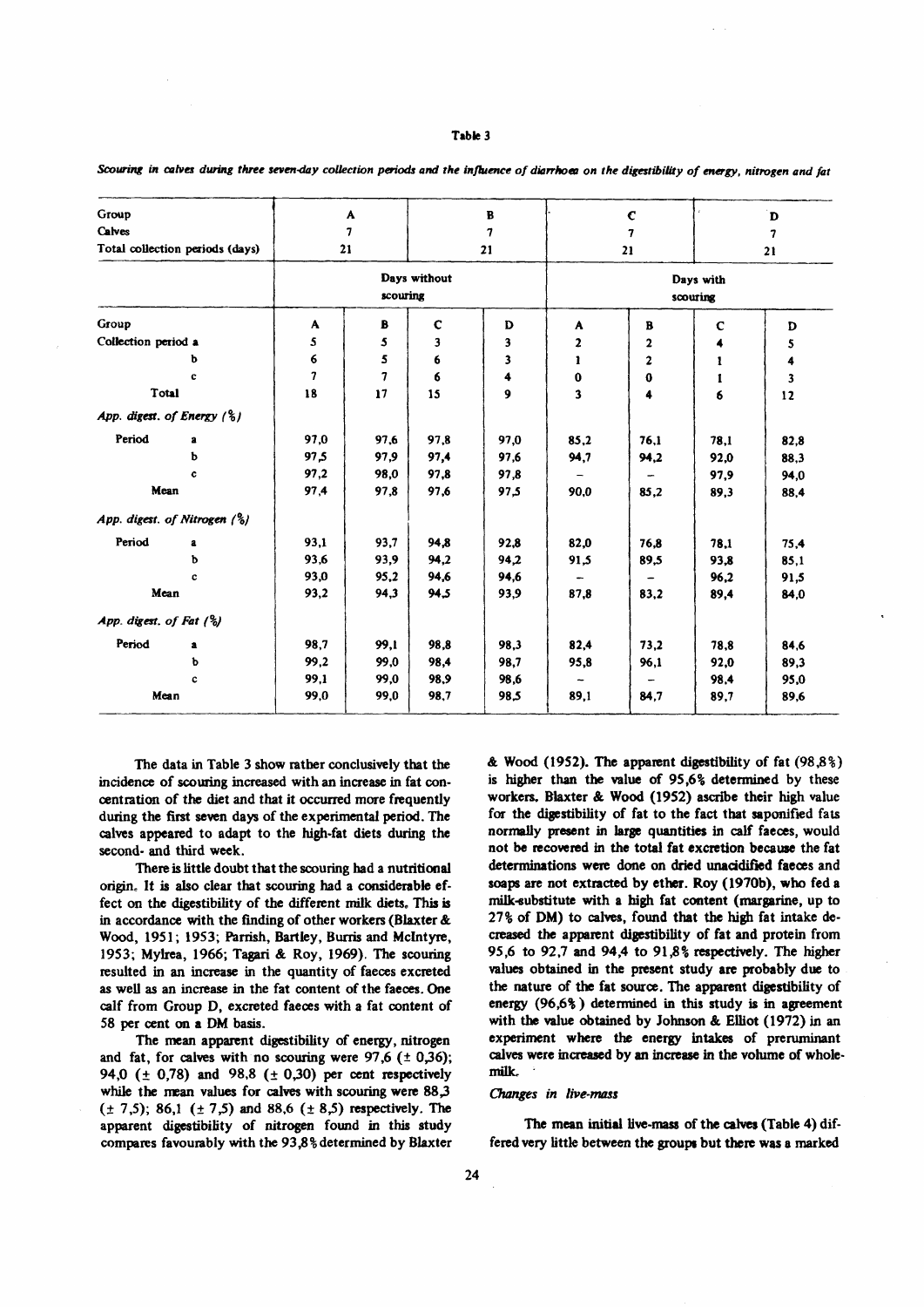#### Table 4

| D                  |                    |                    | A                  | Group                    |
|--------------------|--------------------|--------------------|--------------------|--------------------------|
|                    |                    |                    |                    | Live-mass at             |
| $35,2 \ (\pm 3,3)$ | $33,6(\pm 4,3)$    | $34,2 \ (\pm 1,4)$ | $33,7 \ (\pm 2,9)$ | $4$ days (kg)            |
| 47,2 $(\pm 3,3)$   | $45,6 \ (\pm 5,8)$ | 42,9 $(\pm 1,7)$   | 40,3 $(\pm 3,4)$   | $24$ days (kg)           |
| 567 $(\pm 133)$    | 557 $(\pm 78)$     | $414(\pm 48)$      | $314 (\pm 67)$     | Live-mass gain $(g/day)$ |
|                    |                    |                    |                    |                          |

Mean live-mass at four and 25 days and daily live-mass gain of the experimental calves

difference at 25 days of age. The influence of the diets on live-mass is shown by the systematic increase in live-mass from Group A to Group D.

The linear regression of live-mass (Y) on ME intake  $(X)$  is presented in Fig. 1.

The individual points in Figure 1 show the variation between calves in each group. A defmite separation between the points of the different groups indicates the ef· feet of the experimental treatments. The ME intake of two calves in Group D were not as planned. They received the same energy concentration fed to the other calves in Group D, but total ME intakes were the same as those for the calves in Group B and Group C, respectively. From Figure 1 it is evident that the live-mass gains of these two calves were in excellent agreement with their total ME intake. It would appear that the concentration of energy in the diet consumed is not as important as the total ME intake.

It is rather difficult to place the live-mass gains ob· tained in this study into proper perspective. With Friesland bull calves over the age-span of 4-25 days (similar to the





 $Y = 1,774X - 18,948$   $S_{Y,X} = 70,8$  r = 0,8447

present study) Johnson & Elliot (I972) obtained daily live-mass gains of up to 690 g per calf with a group which had an intake of 6,36 kg whole milk per day. This gave a G.E.-intake of about 420 MJ over 21 days, which corresponds closely with the G.E.-intake of Group C in the present study. Group C showed a mean daily live-mass gain of 557  $\pm$  78 g. As a percentage of initial live-mass, the mean gains obtained in the present study come to 0,93; 1,21; 1,66 and 1,61 % for Groups A, B, C and D, respectively. Roy (1970a) is of the opinion that ......... "higher planes of nutrition than that for a weight gain of  $1\%$  per day are at the present time only obtained in practice with calves single-suckling their dams on pasture, and even here the milk yield of the dam usually limits the performance to well below a weight gain of  $1,5\%$  per day during the first three months of life". Even if live-mass gains in the present study are expressed as a percentage of mid live-mass i.e. Initial live-mass + final live-mass, they come to 0,84; 2

1,07; 1,40 and 1,37% which in Groups C and D approach Roy's maximum 1,5%.

#### **Conclusions**

The results show that nitrogen utilization and livemass gains of calves on liquid diets can be improved by increasing the fat concentration of the diet and thus widening the protein:energy ratio. The diets containing 30 and 41% fat in the DM, respectively, (Groups A and B) presented virtually no problems with scouring and even on Diet C (49% fat in DM) scouring was practically absent over the second and third weeks. On the highest fat diet (D) with 55% fat in DM, scouring was a problem and digestibility of energy was noticeably depressed. In this study urinary energy content was so closely related to urinary nitrogen content that the former can be predicted from the latter which would obviate the laborious drying of calf urine of low DM content.